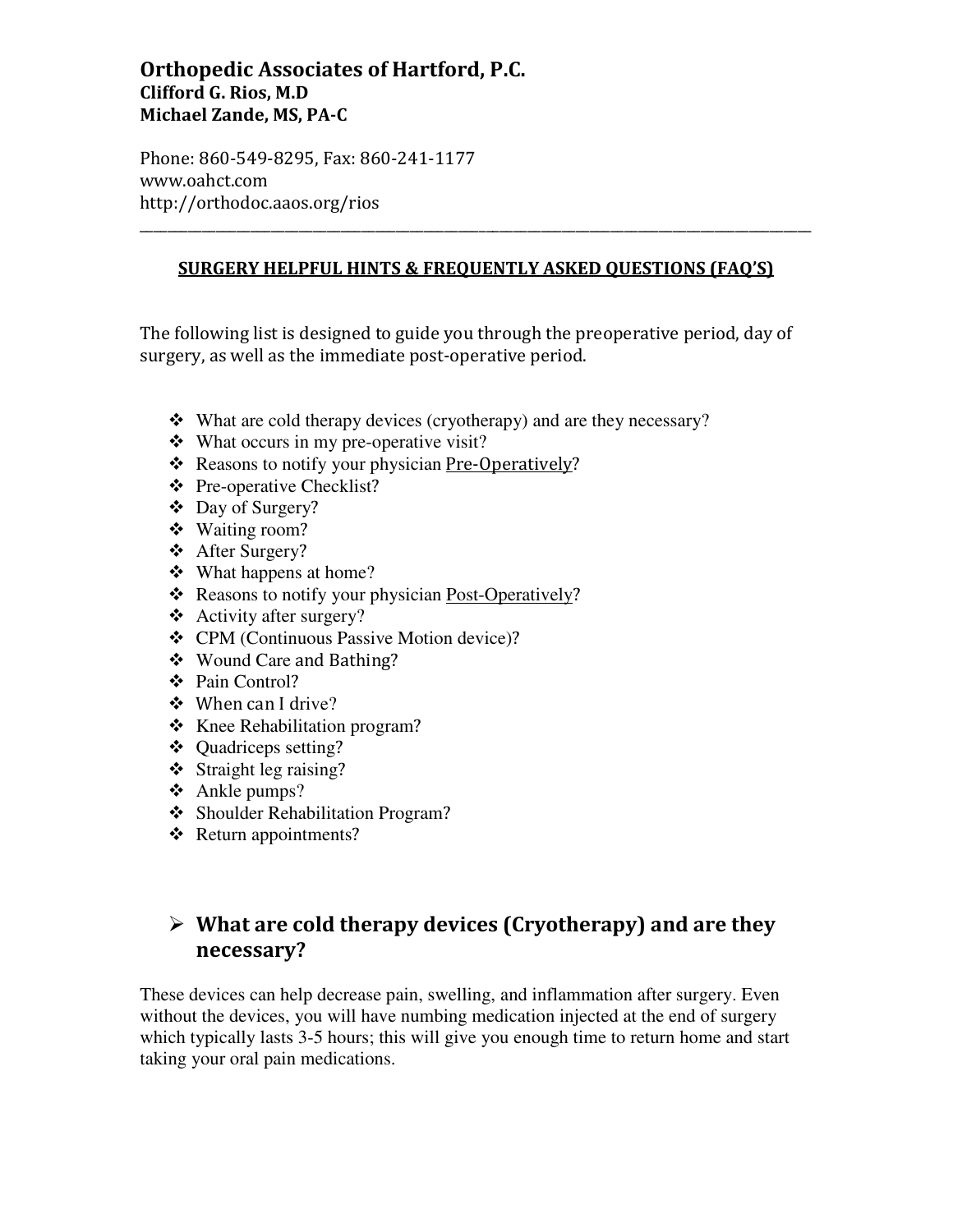The cold therapy devices are used for procedures that are most associated with postoperative swelling and inflammation. The are sterile pads incorporated into the postoperative dressings; the pads are attached by rubber tubing to motorized "igloos" which circulate ice-cold water through the pads. This is a controlled method of applying ice to a post-operative wound. For more minor procedures, you may use an ice bag/pack (or a frozen bag of peas or corn kernels as well), but the penetration through the dressing may not be that high, and care must be taken to *not get the dressings wet*. In addition, you should place a thin towel between your skin and the ice bag to prevent injury to your skin. The cold therapy devices or ice may continue to be used for weeks after the surgery such as after physical therapy appointments.

While these devices may be used for prolonged periods after surgery to control pain and swelling, it is typically good to turn the device off for 20 minutes and allow the knee or shoulder to "warm up" every 3 hours.

\*\* *If at any time there is increased tingling or numbness in the extremity while the cold device is on, or if there is a burning sensation or significant pain with the device on*, *you must turn off the device and call our office*.

## - **What occurs during my pre-operative visit?**

This will take place a few days before the surgery date. If you are under 18 years of age, your parent or guardian must come with you to sign your operative consent. Please be prepared to inform the physician of any **drug allergies or sensitivities**. Also, please inform the physician of any medications that you are routinely taking. The preparation for surgery (work-up day) includes:

- Medical assistant assessment and pre-op and post-op instructions
- Physical exam and health history (if not completed by your primary care physician)
- Discussion with physician about the procedure, risks and benefits, prognosis, and other options.
- Labwork if indicated, which may include bloodwork, EKG, urine testing.
- Consult with anesthesiologist this will occur on the operative day unless you have a history of anesthetic complications. Most anesthesia is general (you are asleep) and may be supplemented with regional anesthesia (a nerve injection) for post-operative comfort.
- Confirmation of post-operative cold therapy, brace, CPM (see below) usage.
- Discussion of post-operative physical therapy (instructs you on exercises and crutch ambulating and may fit you with a knee brace).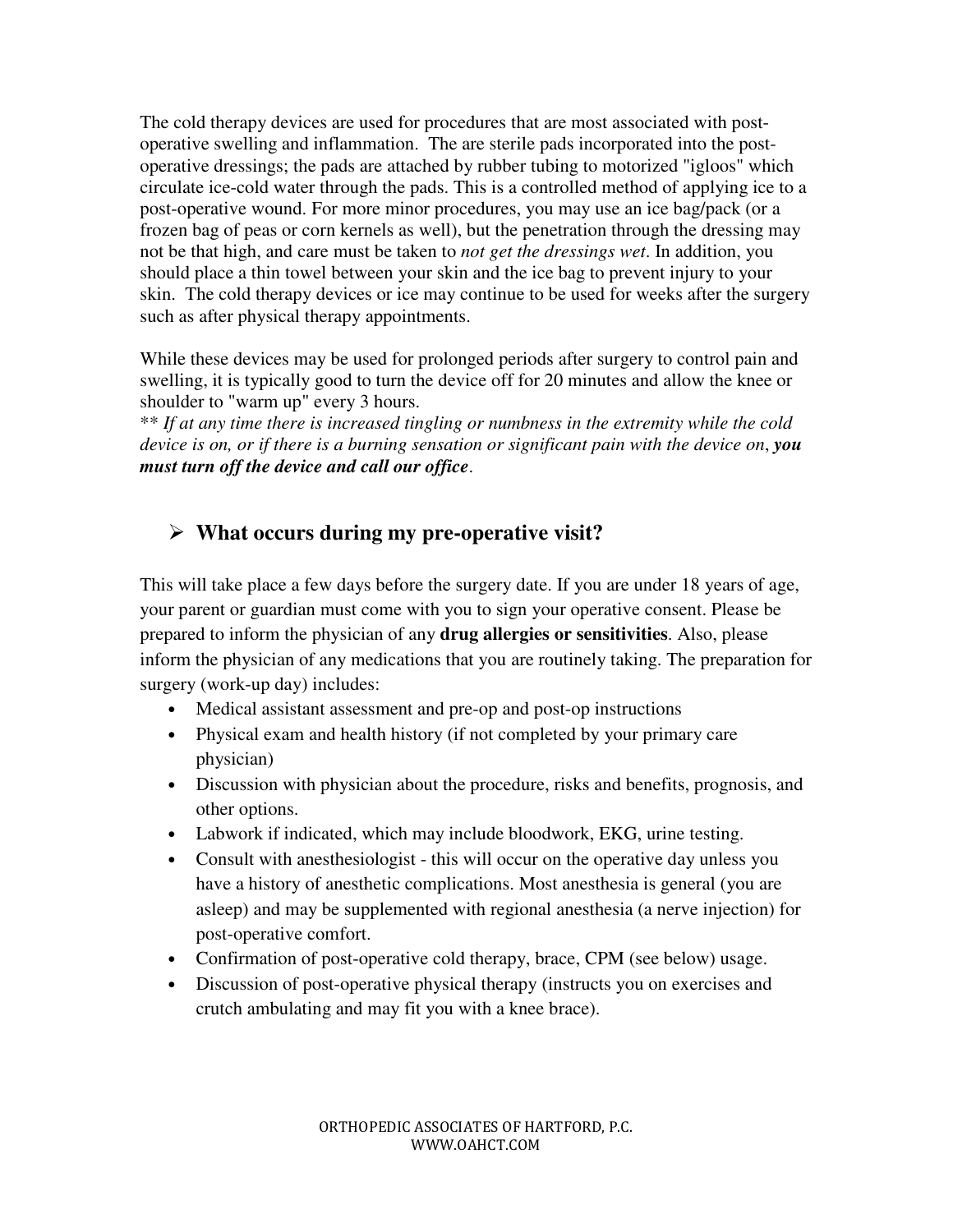#### - **Reasons to notify your physician Pre-Operatively**

Changes in your general health will affect your surgery. If at anytime prior to your surgery any of the following conditions develop, please notify your physician.

- Symptoms of cold
- Fever and/or chills
- Irritation of eyes, ears, throat, or gums, and any dental problems
- Boils, or skin abrasions or cuts
- Stomach or intestinal illness such as, diarrhea, nausea, and vomiting or blood in stool
- Kidney or bladder changes that include burning with urinating, blood or pus in your urine, and needing to urinate more often or an urgent sensation when urinating
- If there is any possibility that you may be pregnant

#### - **Pre-operative Checklist**

- Do not eat or drink anything after midnight unless otherwise instructed by your physician or the anesthesiologist. Your surgery may be canceled if you eat or drink after midnight or as instructed.
- Take routine medications only as directed by your anesthesiologist or physician.
- Leave all jewelry, money, watches and valuables with family. The hospital can not be responsible for your valuables.
- Wear comfortable casual clothing that is easy to get on and off (drawstring-style sweat pants, boxer-style shorts, or loose clothing), and large enough to accommodate a large dressing. Button-top shirts that can be draped over your shoulder are usually best for shoulder surgery, as you may not be able to easily put your arm through a sleeve after surgery.
- Please bring with you on the day of surgery any post-operative braces or cold therapy devices delivered to you by a vendor.
- You may wish to bring reading material or crossword puzzles to occupy your time while you are in the hospital.
- Arrange to have an adult (someone over 18) available to drive you home after discharge, and have someone stay with you at least 24 hours once you are home. You will not be allowed to leave the hospital alone.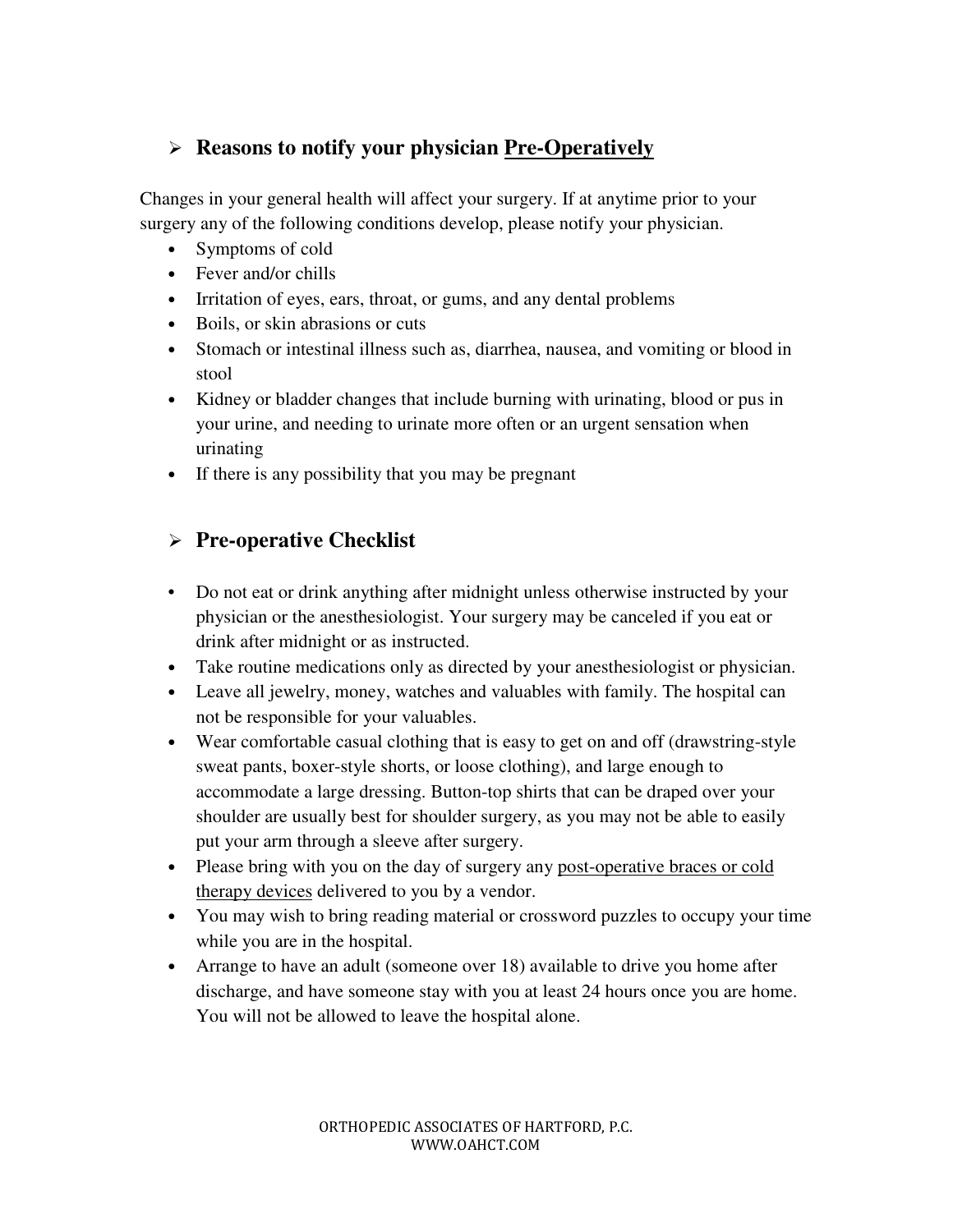• You will be notified the day before surgery by phone the exact time to arrive on the day of surgery. In general, you must arrive 1 hour before your scheduled surgery time.

### - **Day of Surgery**

Check in where you were directed on your pre-operative visit at least 1 hour prior to your operative time (or when directed by hospital staff on day prior to surgery). You will be asked to change into a hospital gown, remove jewelry and contacts. (We suggest you leave your contacts out the day of surgery.) The nurses will check your (pulse, blood pressure and temperature), and ask you a few questions. Once this is completed you will be directed to a waiting area until the operating room notifies the nurses. You will then be taken to the operating room on a cart. The anesthesiologist talks with you briefly, an IV (needle inserted to give you fluids) is inserted, and final preparations are carried out.

### - **Waiting Room**

Your family will be directed to waiting rooms. Medical staff will notify them when your procedure is completed, and how you are doing. They will be directed to the appropriate area once you have completed your recovery room stay.

# - **After Surgery**

When surgery is completed, you will be taken to the recovery room. The usual length of stay in the recovery room is 1 hour, but may be longer according to the surgical procedure and the type of anesthesia.

While you are in the recovery room, the nurses will be checking your blood pressure, pulse, respirations, and temperature frequently. They will also be checking the sensation and circulation in your surgical leg.

You may have a large bandage, a brace or an ice cuff on your knee.

After your stay in the recovery room you will be transferred to an outpatient observation unit. During this final recovery stage your nurses review home-going instructions, obtain prescriptions, and you may be seen by a physical therapist.

Discharge is based upon your recovery from the effects of anesthesia, and if your pain is under control. Your physician determines if you are ready for discharge. If additional observation is required, you may be admitted to the hospital.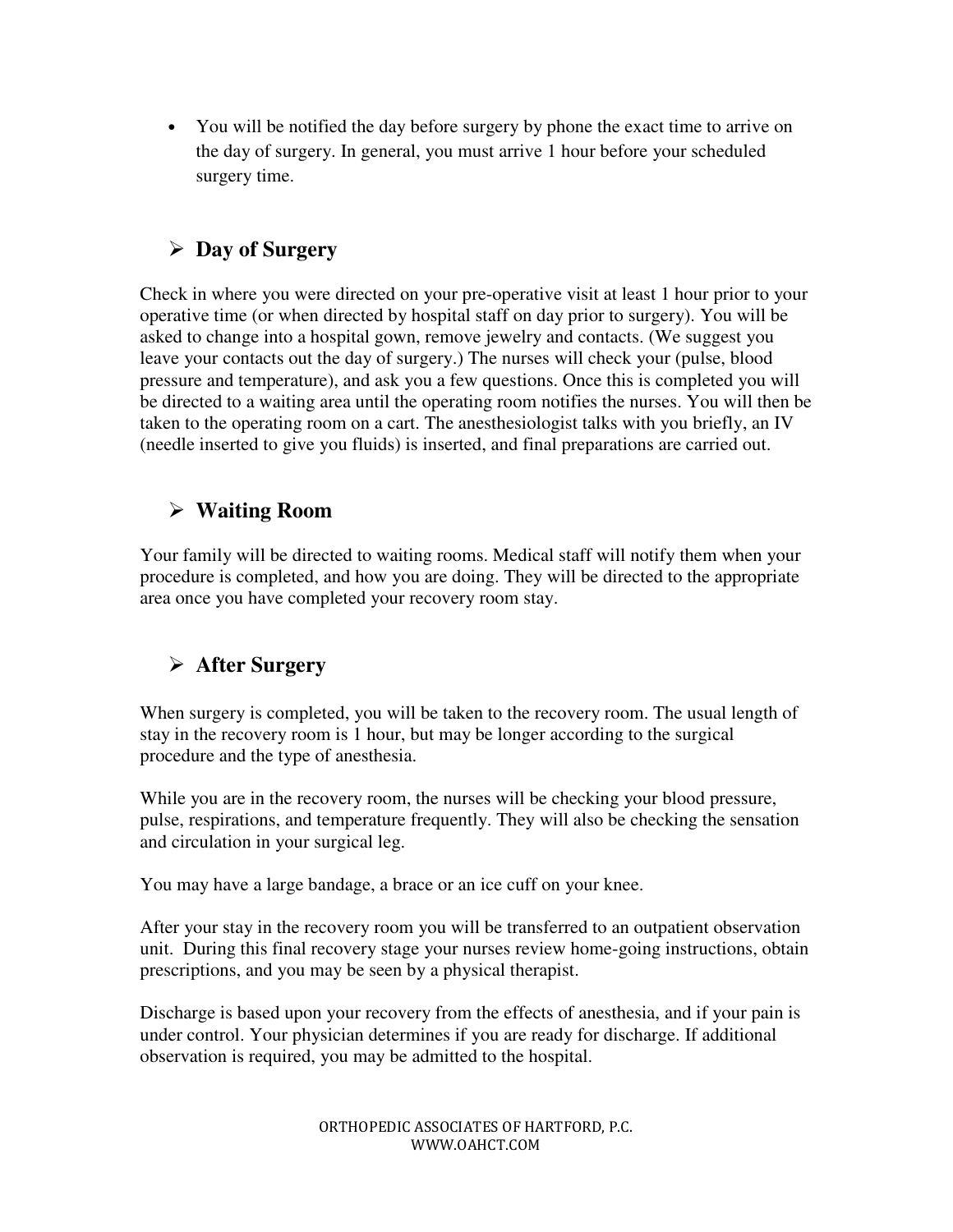#### - **Reasons to notify your physician Post-Operatively**

If the following occurs, contact us immediately:

- Swelling, tingling, pain or numbness in your toes which is not relieved by elevating your knee above heart level for 1 hour
- Drainage that is foul smelling, green or yellow, or drainage where there was none before
- Chills or temperature above 38.5° C (101.3° F) or if greater than 38° C (100.4° F) for 24 hours.
- Bright red blood that does not stop and/or is soaking the dressing.
- Nausea that persists more than 24 hours after surgery.

During business hours, please contact my office at 860-525-4469 and I, or one of my assistants, will advise you. After normal business hours and on weekends/holidays, either I or another orthopaedic surgeon will be available on call to help you 24 hours a day, 7 days a week. If you do not receive a return call within 20 minutes, please call again. In case of emergency, you may also proceed to hospital Emergency Department for immediate attention.

### - **What happens at home?**

It is normal to feel drowsy for 24-48 hours after surgery and to require pain medication at regular intervals. These symptoms will gradually subside and each day you will feel less sleepy and painful.

## - **Activity after surgery?**

- Knee Patients:
	- o Crutches are used according to the procedure performed. Your discharge instructions will comment on crutch use.
	- o Keep your leg elevated with a pillow under your calf (this will encourage full knee extension)
- Shoulder patients it is typically more comfortable for the first 1-2 wks to sleep in a recliner-type chair with pillows supporting the shoulder. Keep the shoulder brace on at all times unless instructed. For 3 times a day one may remove the sling portion to straighten the elbow to prevent stiffness, but do not attempt to move or elevate the arm more than 30 degrees away from your side. You may use your wrist and hand as much as you'd like for light activities at the waist level, or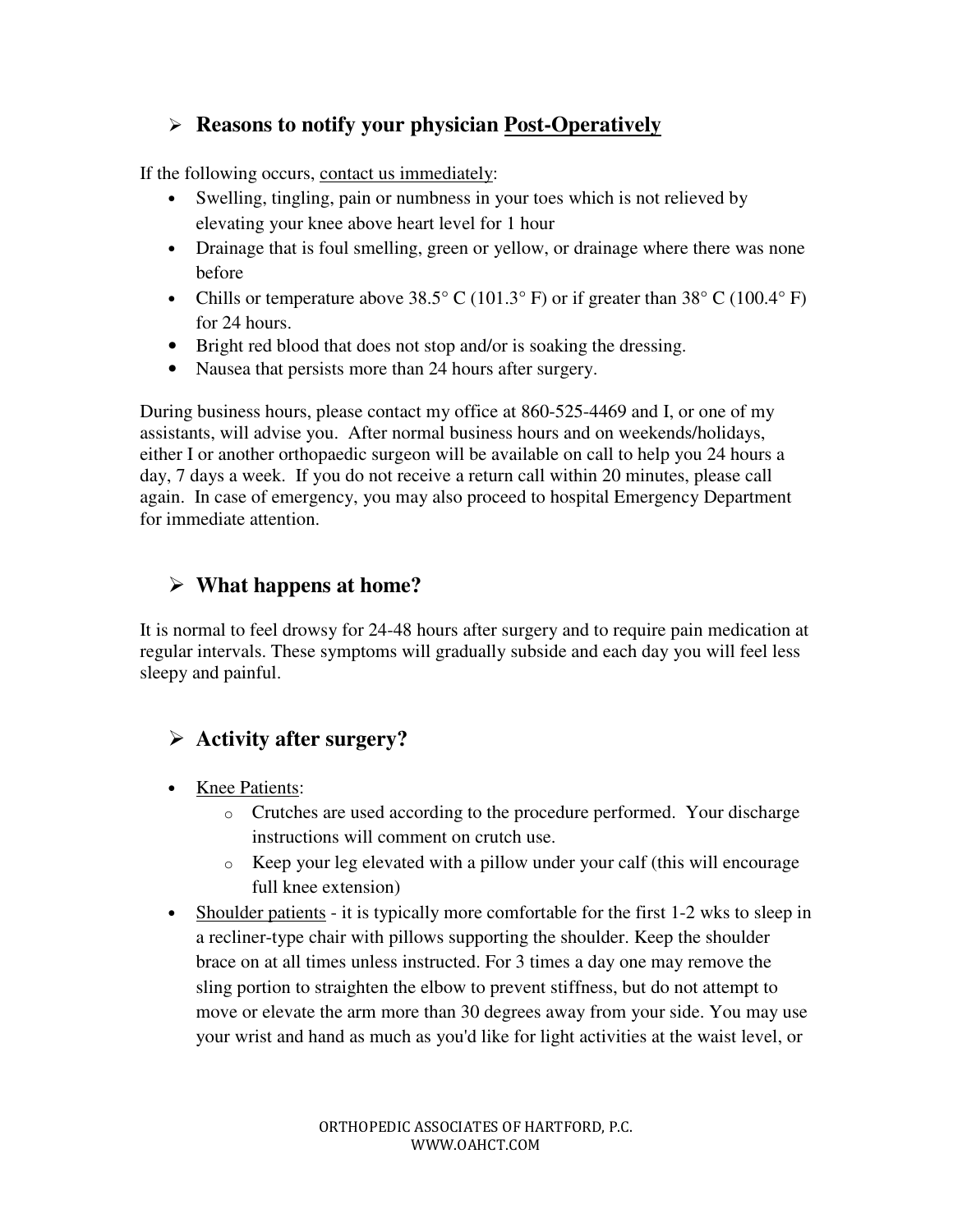- reachable with elbow flexion. You should not attempt to lift anything heavier than a can of soda.
- \*\* I feel it is appropriate to remind you that although the external incisions are quite small, you have nonetheless had a major operative procedure within your joint. Scientific research has shown that shoulder rotator cuff or labral healing takes at least 6-8 weeks, and complete ACL healing can take 10-12 months. Complete healing and recovery will take several months; a graduated rehabilitation program specific to your surgery will be initiated after your first post-operative visit. I will supervise and modify this program as necessary, based upon your individual rate of healing and recovery.

## - **CPM – (Continuous Passive Motion device)**

If this is ordered for you, it will be delivered usually the day of surgery. Occasionally the device does not arrive on the day of your surgery and this is okay. It will usually arrive the following day. Please contact my office if you have not received it within 36 hours of your surgery and my office staff will help determine when the device will arrive.

The company representative will give instructions on operation of the device. You may place your knee in the device (remove post-operative brace gently) as directed. Knee flexion can begin at 0-60 degrees. This can be increased as tolerable, 5 degrees/day. You will typically use this device from 1 to 4 weeks post-op depending on the procedure.

# - **Wound Care** and Bathing

The bandage applied to your incisions may become moist or bloodstained, however this is normal and results from fluid (water) placed in the joint during surgery. Keep your wound and bandage clean and dry. You may need to "sponge" bathe or use a bag to keep your dressing clean and dry until you are permitted to change the dressing. Change any bandage immediately if it becomes wet or bloody.

Knee arthroscopy and shoulder arthroscopy - you may remove the dressings after 48 hours and apply neosporine or other antibiotic ointment to the incisions and apply waterproof Band-Aids or sterile dressings to keep the wounds covered. If all the incisions are arthroscopic (one suture) you may shower after 48 hours, but do not use a bath,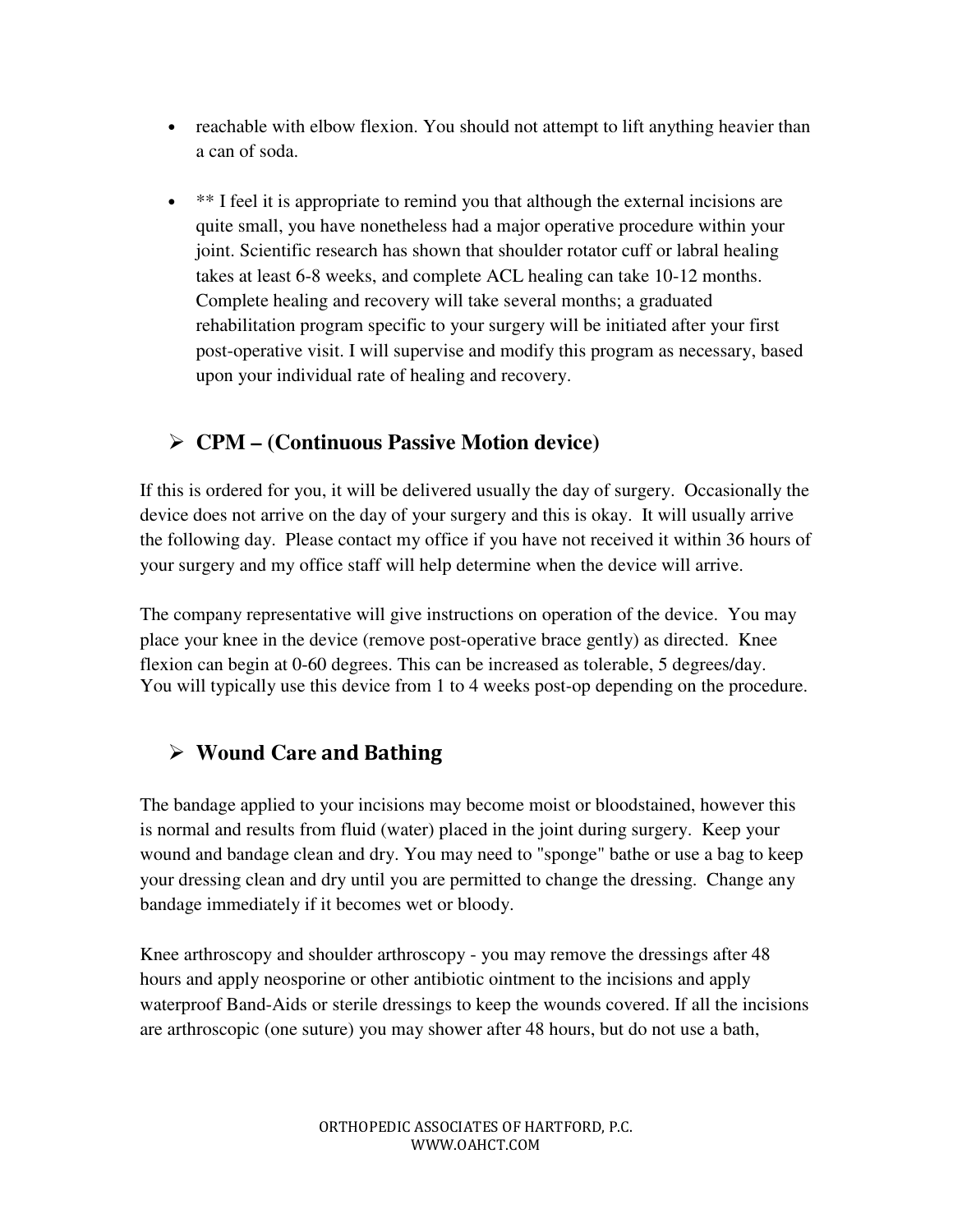Jacuzzi, or pool for 3 weeks. Re-apply dressings/Band-Aids after showering. If I made an "open" incision (more than one suture) keep dry for 2 weeks, or otherwise instructed.

## - **Pain control**

Applying ice or using the Cold Therapy device (see below) for the first 24-48 hours after surgery will reduce pain and swelling. Elevating your extremity above heart level as much as possible will also reduce pain and swelling. Elevate your extremity after exercises and always at night, with your extremity above heart level.

I typically prescribe Vicodin or Percocet for pain control. **Do not drink alcohol** when you are taking this medication. Take medication 30 minutes before exercises. Eventually pain subsides and Tylenol should control your pain.

If you have tolerated anti-inflammatory medication in the past, you may also use these over the counter medications (Ibuprofen or Naprosyn) as directed on the bottle for the first 3-5 days after surgery to supplement the above medications for pain.

#### - **Driving**

Driving instructions from the time of your surgery to your first post-operative visit will be provided to you with your discharge paperwork. If your right leg is operated on, or your shoulder, you will not be safe to drive for probably 4 weeks post-op. Depending on the type of surgery, if more healing-time is required for strenuous activities (i.e. ACL, rotator cuff repair, knee replacement) safe driving may not be allowed till 6 weeks postop.

# - **Knee Rehabilitation Program**

I will prescribe physical therapy following most knee procedures. Three simple exercises that you should begin immediately after surgery are quadriceps setting, straight leg raises, and ankle pumps. The swelling in your knee after surgery causes "inhibition" of the quadriceps (thigh) muscle from "working". The first two exercises are designed to "reactivate" the quads - the sooner you regain the ability to contract and control these muscles, the sooner you will be able to wean yourself from crutches (provided there are no weight-bearing limitations). Ankle pumps help improve circulation in the legs which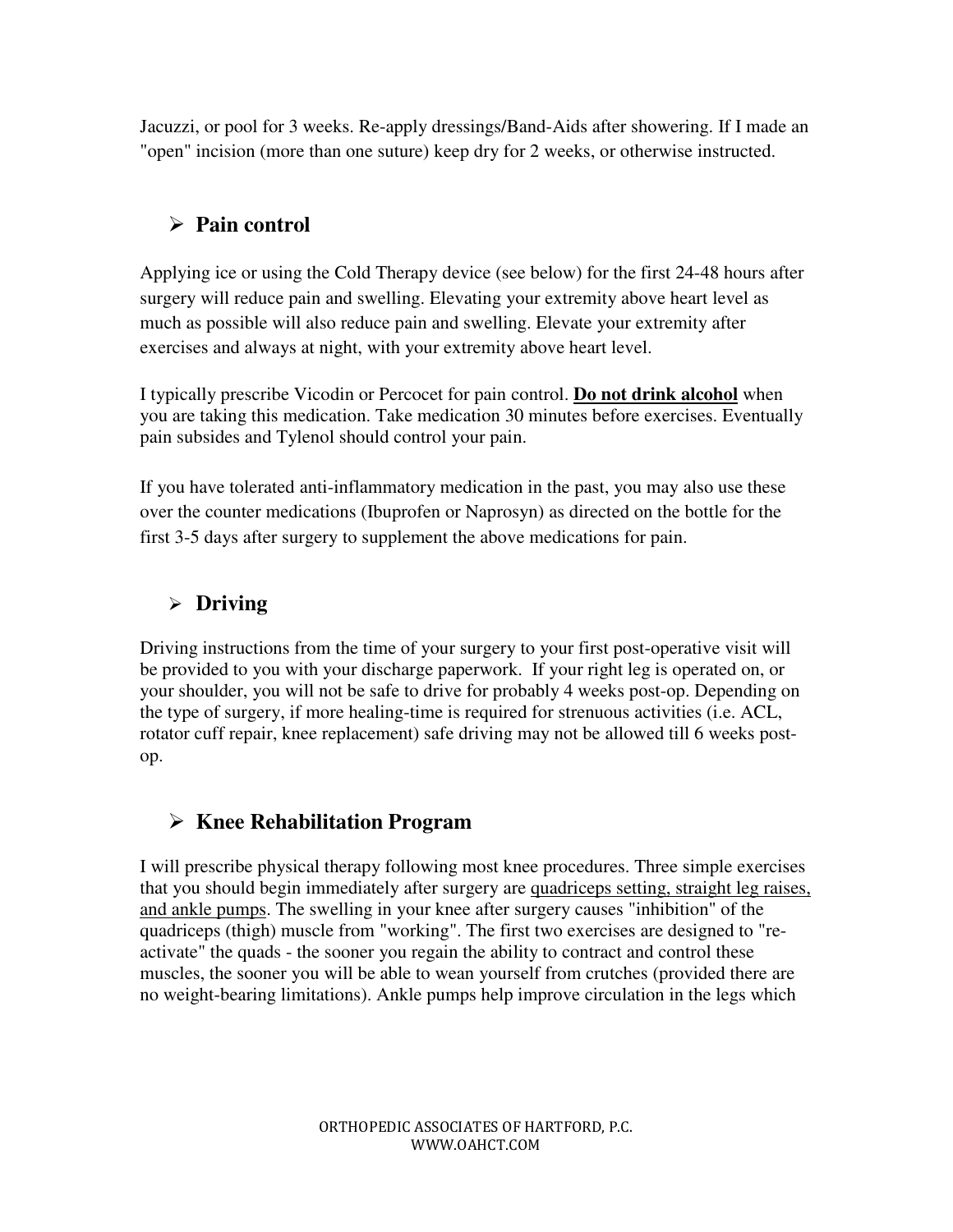may decrease the risk of blood clots (a.k.a. deep vein thrombosis), which is a rare but serious risk of arthroscopic knee surgery.

# - **Quadriceps Setting**

Lie on your back with your knees straight, legs flat and arms by your side. Place your heel/lower calf area on a towel roll or soft chair so that the area behind your knee is suspended. Tighten the muscles on the top of the thigh (quadriceps), and at the same time push the back of the knee down and hold for 5 seconds. Increase the time you hold this contraction up to 15 seconds, then you can attempt to raise the heel. Hold for 5 seconds, relax 5 seconds. Repeat this exercise 10 times on a firm surface at least 5 times a day.

### - **Straight leg raising**

This exercise is as an extension of the quadriceps set above, and can be accomplished only after being able to hold a quadriceps set for at least 15-20 seconds with your heel on a towel roll. Lie on your back with your operative knee flat and straight. Keep the other leg bent with foot flat on the floor. Slowly raise your operative leg about 6 inches off the floor, keeping the leg as straight as you can. Hold for a count of 5 seconds, then lower the leg. Repeat this exercise 6 times on a firm surface at least 4 times a day. The goal is to be able to contract your quadriceps muscle then lift your leg straight in the air and hold for 10 seconds. Ultimately you want to increase your endurance to 30 seconds. The sooner you regain your quadriceps strength and control by doing these exercises, the sooner you will be able to ambulate without crutches and weakness (provided there are no restrictions from your particular surgery).

### - **Ankle pumps**

Perform this exercise by lying on your back with your operative leg elevated so that it is above the level of your heart. Simply move your ankle from a position where it is pointing all the way down (plantarflexion) to a position where it is pointing all the way up (towards your head, or dorsiflexion). You should do this 10 times per hour while awake.

## - **Shoulder Rehabilitation Program**

I will direct and modify your shoulder physical therapy program depending on the type of surgery you had and your progress. Here are some guidelines: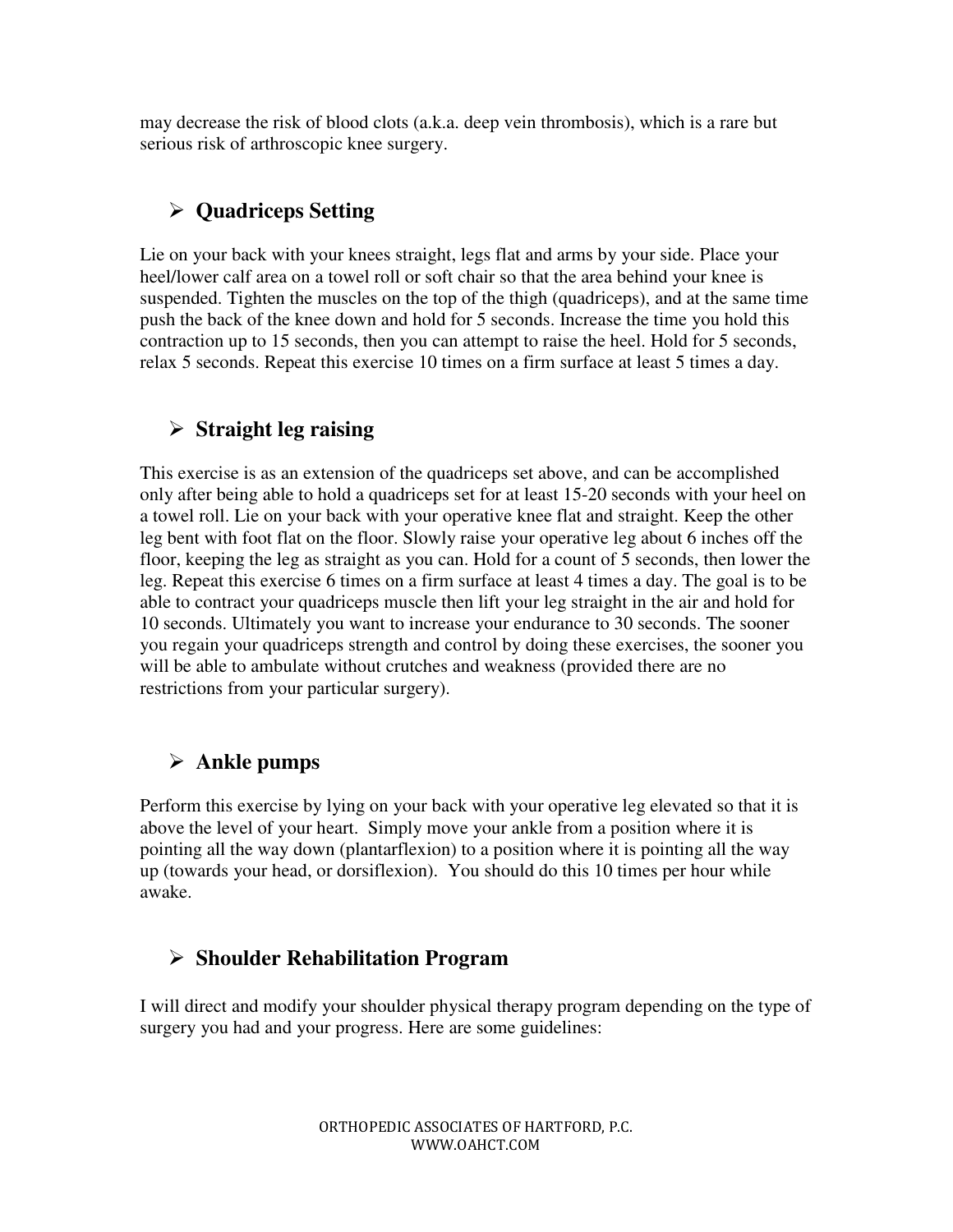**Shoulder Repair :** (i.e. rotator cuff repair, labral repair, capsulolabral reconstruction, SLAP repair) will remain in a sling device for 3-6 weeks. During this time you may use your hand, wrist, and elbow for activities at the waist or table level. You may gently remove the brace 3 times a day to straighten your elbow out. Otherwise, you must remain in the brace at all times, including sleep. This brace helps protect the repair and ensure proper healing. Do not attempt to lift or elevate the arm more than 30 degrees from the side of your body. You may also squeeze a ball with your hand or squeeze your shoulder blades together and hold for 10 seconds, 3x/day. Physical therapy starts under my direction, and typically involves assisted range of motion and gentle strengthening exercises for the next 3-5 wks. Do not attempt any exercises on your own without direction/clearance from the physical therapist or myself. See "Active Assisted" program below for safe home exercises, once you've reached this stage.

**Shoulder "Cleanout":** (i.e. decompression, 'spur' removal, debridement, AC joint excision). You will typically be in a sling for comfort for the first 1-3 wks. Your physical therapy will begin within 1 week of surgery. You may begin "active assisted" exercises on your own at home everyday as soon as you are comfortable and pain allows. (see below)

**Active Assisted Range of Motion Program:** The goal in this phase is to regain motion without over-stressing tissues (rotator cuff and labrum) that are still healing. (it takes 6-8 wks to fully heal).

**Shoulder blade shrugs and scapular squeeze** - hold each position for 15 seconds, perform for 10 minutes, 5 times a day.

**Table Slides** - face a table, place your hand on a small folded towel, slide your hand across the table and reach as far as you can (or as far as directed). If you move your chair slightly away from the table, this will enable you to lean your body forward to reach even further across the table. This simulates shoulder elevation. You can also turn your body 45 degrees so the table is partially to your side (as opposed to in front). Performing the same exercises in this position will "stretch" and loosen a different portion of your shoulder

**Wall Slides/Climb** - similar to Table Slides but performed vertically on a wall. First face the wall and place your hand on the wall in front of you. Use your hand to walk or "climb" up the wall. Next, stand with the wall to your side and repeat this maneuver with your arm climbing away from your side. Do not attempt until you are comfortable with Table Slides.

> ORTHOPEDIC ASSOCIATES OF HARTFORD, P.C. WWW.OAHCT.COM